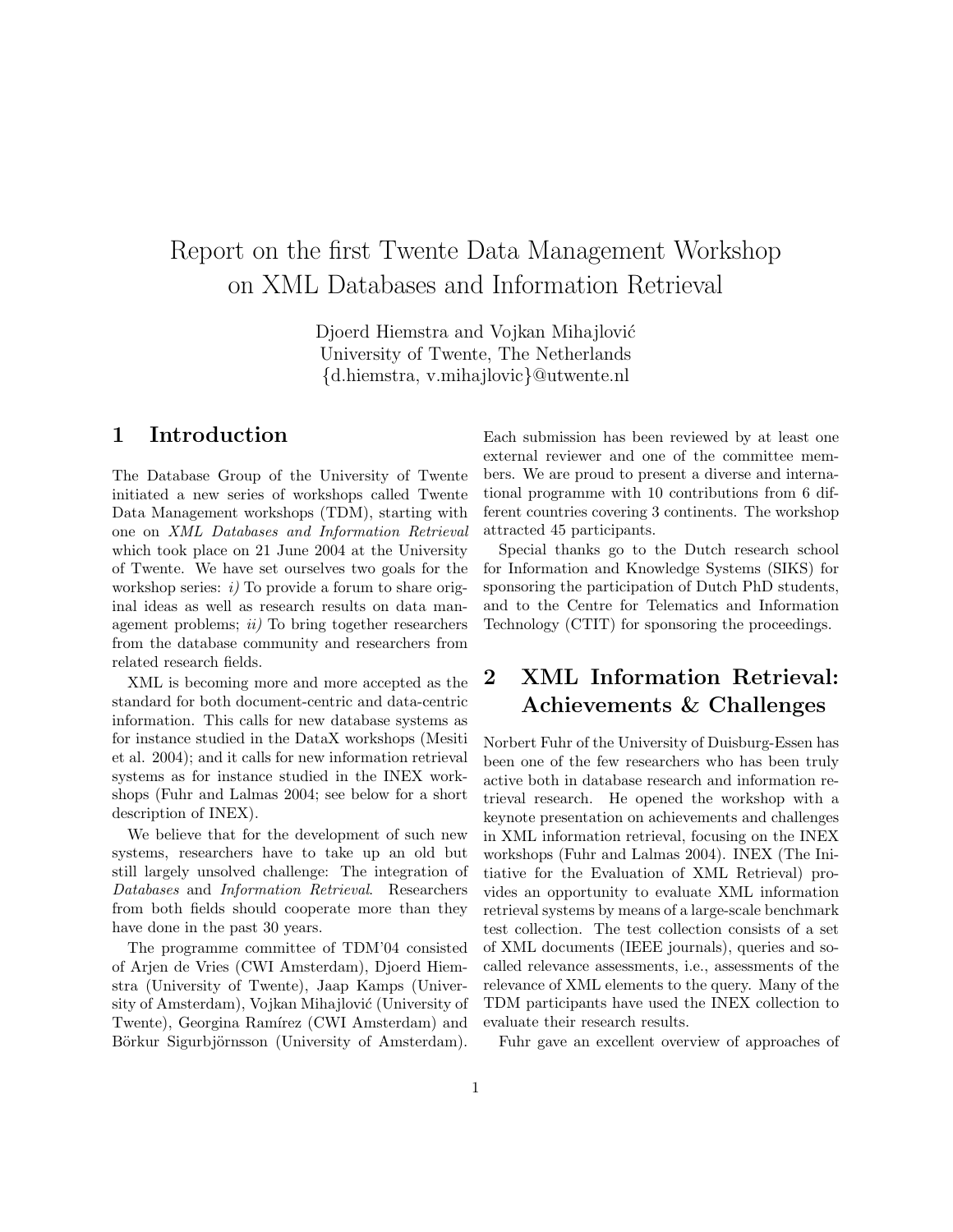various INEX participants. Most approaches are extensions of classical models and language models. New approaches and retrieval models should support vague interpretations of all types of data and conditions. As an example, consider the query for "an artist named Ulbrich living in Frankfurt, Germany about 100 years ago", and suppose the database contains the artist: "Joseph Maria Olbrich, Darmstadt, 1901". In order to match this record with some degree or probability of relevance we need phonetic similarity (Ulbrich vs. Olbrich), geographic similarity (Frankfurt is close to Darmstadt) and data similarity (1901 ≈ 1904). Another major issue in INEX is the evaluation itself: Assumptions of classical evaluation measures (e.g. documents as a separate retrieval units) are certainly invalid for XML elements. Hopefully, the new interactive track in INEX 2004 will answer some of the questions on evaluation metrics.

Jan Kuper of the University of Twente presented an invited paper on merging of incomplete, erroneous and mutually inconsistent data from different sources. The merger, that was presented at IJCAI (Kuper et al. 2003), aligns the elements of pairs of input XML documents, then groups together all alignments to combine more than two input documents, and finally applies a set of domain-specific reasoning rules. The approach was tested on information extraction results from descriptions of soccer matches, but can easily be applied to other (temporally) ordered XML data.

Jens Teubner of the University of Konstanz gave an invited talk on the implementation of XQuery. His message: standard relational algebra is (almost) all you need to execute XQuery queries (i.e. FLWOR expressions, element construction, arbitrary nesting, the whole lot!). All what is really needed apart from the standard relational algebra operators is a so-called 'row numbering' operator. This operator happens to mirror SQL:1999 OLAP ranking functionality, so nothing stands in the way of a XQuery implementation on a modern SQL-based relational database system. In fact, Teubner will present an XQuery implementation on SQL hosts at the VLDB conference this year (Grust and Teubner 2004).

The remainder of the workshop was split in two sessions, one on XML information retrieval issues and

one on XML database issues.

## 3 XML Information Retrieval

Paul Ogilvie of Carnegie Mellon University presented new challenges for the XML retrieval community based on a question answering scenario. In this scenario, textual documents are processed using information extraction techniques (as in Kuper's example above) to build an XML knowledge base. Questions are converted into knowledge base queries. Ogilvie finished his presentation by stating that it is crucial that researchers start investigating similar scenarios which are fundamentally different from the INEX scenario.

Jovan Pehcevski of RMIT University Melbourne presented a study in which he compared the effectiveness of a standard information retrieval system (Zettair), a native XML database system (eXist), and a combination of the two on the INEX benchmark. The experiments show that the hybrid system is 1.8 times more effective than the information retrieval system alone, and 3 times more effective than the XML database system alone.

Börkur Sigurbjörnsson of the University of Amsterdam presented an approach to XML information retrieval that decomposes a query in multiple content queries, whose results are combined in a final step based on the structural constraints of the original query. Content queries are processed following a language modeling approach, which will be presented at SIGIR later this year (Kamps et al. 2004). In a thorough evaluation on the INEX collection, Sigurbjörnsson showed that it is hard to beat a baseline run that ignores all structure.

Interestingly, Pehcevski's experiments support Sigurbjörnsson's experiments: a standard information retrieval system – ignoring all structure – already gives reasonable results. Maybe it is time for another challenge? For instance retrieval from automatically constructed fact databases as suggested by Ogilvie. . .

Emilie Septáková of the VSB-Technical University of Ostrave, Czech Republic, closed the session by presenting an algebraic approach to the approximate tree embedding problem.